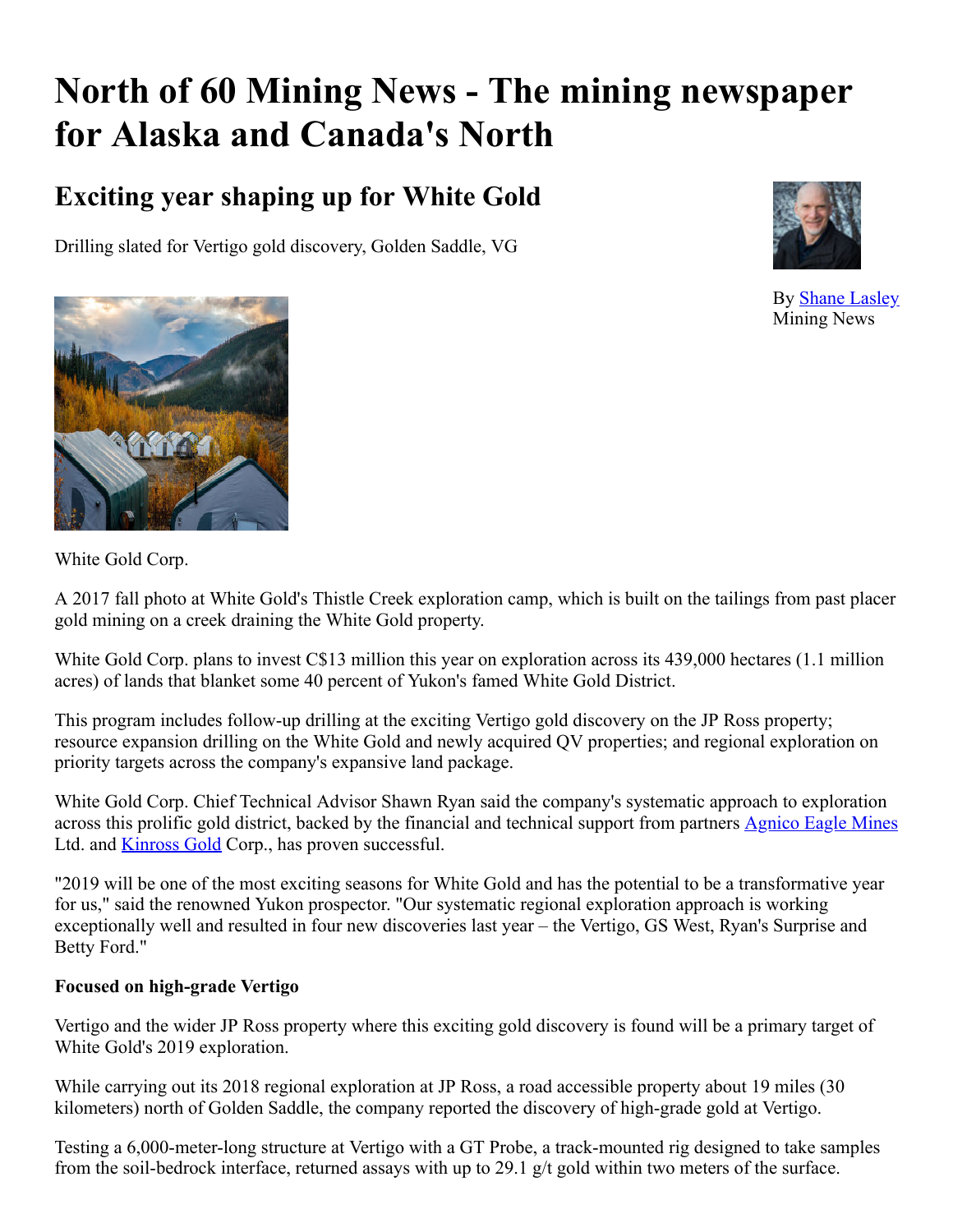Follow-up sampling and drilling carried out last year identified at least 12 mineralized structures over a 1,500 by 650-meter area at Vertigo.

The Vertigo discovery hole, JPRVERRAB18-001, cut 3.05 meters of 56.25 grams per metric ton gold from a depth of 3.05 meters, part of a 10.67-meter intercept averaging 17.34 g/t gold.

Results from the other rotary air blast holes that initially tested this target include:

• 3.05 meters of 45 g/t gold starting at a depth of 1.52 meters in hole JPRVERRAB18-011, part of 15.2-meter intercept that averaged 9.65 g/t gold; and

• 24.38 meters of 23.44 g/t gold from surface in JPRVERRAB18-014.

Follow-up reverse circulation drilling confirmed and expanded the high-grade gold tapped by the RAB drills, highlights include:

• 82.3 meters of 3.21 grams per metric ton gold, which includes 1.52 meters of 103.9 g/t gold and 400 g/t silver from surface in hole JPRVERRC18-006;

• 6.1 meters of 14.23 g/t gold, which includes 3.05 meters of 38.56 g/t gold from surface in JPRVERRC18-009; and

• 6.1 meters of 18.59 g/t gold and 188.8 g/t silver from a depth of 24.38 meters, and 4.57 meters of 6.82 g/t gold from a depth of 44.2 meters in JPRVERRC18-013.

Surface grab samples of 139.9 g/t, 134.6 g/t and 132.9 g/t gold have been collected over a 685-meter stretch at Vertigo.

This year, [White Gold Corp](https://www.miningnewsnorth.com/search/White_Gold_Corp). plans to carry out around 10,000 meters of diamond drilling designed to evaluate geometry and continuity of mineralized structures discovered last year.

This is to include 7,500 meters of drilling across the entire 2,000-meter-long trend currently defined at the Vertigo target and 2,500 meters reserved to follow up on key zones identified with the initial 2019 drilling.

An RC drill will also be used to test the continuity of mineralization along strike to build additional targets for future diamond drilling.

Additional exploration is expected to be conducted along the 14-kilometer- (8.7 miles) Vertigo Trend and JP Ross property at large.

Topaz, a series of northeast trending gold-in-soil anomalies about 1,100 meters south of Vertigo, and Suspicion, another prospect about 4,000 meters southeast of Vertigo, are expected to be targets of exploration this year.

Prospecting carried out at Topaz last year identified alteration and mineralization similar to Vertigo and samples collected from this area returned as much as 2.79 g/t gold.

Prospecting samples from the Suspicion area returned results of up to 105 g/t gold. The most significant results were collected along the southern end of the Suspicion target, where seven samples associated with elevated silver-lead-bismuth returned grades greater than 1 g/t gold.

"The prospecting results from Suspicion and Topaz are comparable to those originally found at Vertigo and we believe there is strong potential for these targets to host similar mineralization," [White Gold Corp](https://www.miningnewsnorth.com/search/White_Gold_Corp). Vice President of Exploration Jodie Gibson said in December.

The regional exploration work at JP Ross will focus on building up several additional target areas through soil sampling, GT Probe testing, geophysics and drilling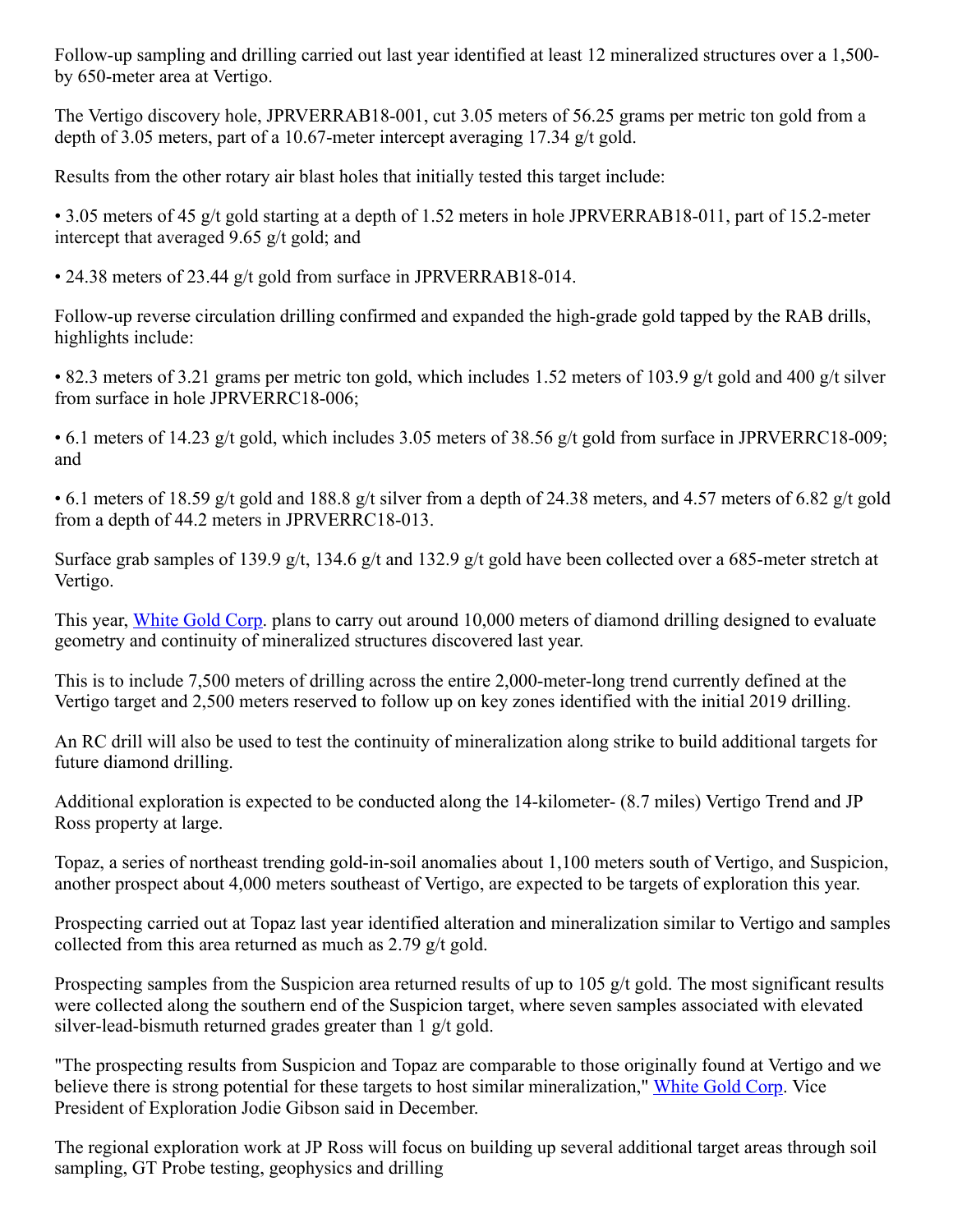"(T)he regional program on the JP Ross property will follow up on multiple other highly anomalous gold targets near the Henderson Creek drainage system where placer gold mining has been taking place since the turn of the century, and will continue to utilize detailed soil sampling, GT probe and RAB drilling to hone in on highprobability targets, which we anticipate will lead to more new discoveries," said Ryan.

Initial work, including GT Probe sampling, is set to begin in April with diamond drilling anticipated to start in May.

White Gold Corp. plans to build a full camp at JP Ross to support this and future exploration programs at this intriguing gold property.

#### **Around Golden Saddle**

While expanding Vertigo and seeking new discoveries on JP Ross, the company will continue to make headway at White Gold, the company's most advance project in the district.

According to a calculation completed early last year, the White Gold property hosts 12.32 million metric tons of indicated resource averaging 2.43 g/t (961,000 ounces) gold; plus 5.16 million metric tons of inferred resource averaging 1.7 g/t (282,500 oz) gold in the adjacent Golden Saddle and Arc deposits.

GS Main, a high-grade core of the larger Golden Saddle deposit, contains 832,000 oz gold in the indicated category averaging 2.96 g/t gold and 107,000 oz gold in the inferred category averaging 3.18 g/t gold.

Highlights from the 2018 drilling at Golden Saddle include:

• 44.9 meters of 4.6 g/t gold from a depth of 218 meters in hole WHTGS18D0175, including 17 meters of 8.57 g/t gold; and

• 68 meters of 3.95 g/t gold from 210 meters in WHTGS18D0193, including 47.3 meters of 5.42 g/t gold.

This year's drilling will focus primarily on GS West, a gold zone discovered last year about 750 meters west of the Golden Saddle deposit.

All three holes drilled at GS West during 2018 cut Golden Saddle style mineralization, including 24 meters of 1.92 g/t gold starting from a depth of 117 meters in hole WHTGS18D0184.

GS West will be the target of around 4,500 meters of diamond drilling planned for the White Gold property this year. The Arc deposit will also be targeted with roughly 1,500 meters infill and step-out diamond drilling.

Regional activity on the White Gold property to include evaluation and initial testing of three or four earlier staged targets with RC and RAB drilling.

Other exploration activities will include LiDAR, GT Probe, soil sampling, geophysics and geologic mapping, all conducted to evaluate and define additional drill targets on the property.

Reopening of the Thistle camp is currently underway, with GT Probe and other exploration to begin in

April and drilling to start by mid-May.

## **First look at VG**

White Gold Corp. will also be drilling its newly acquired QV property, which already has 230,000 oz of gold in 4.4 million metric tons of inferred resource averaging 1.65 g/t gold in the VG deposit.

The company is excited about the potential of this property bordering the northwest side of the White Gold project that it purchased from Comstock Metals Ltd. earlier this year.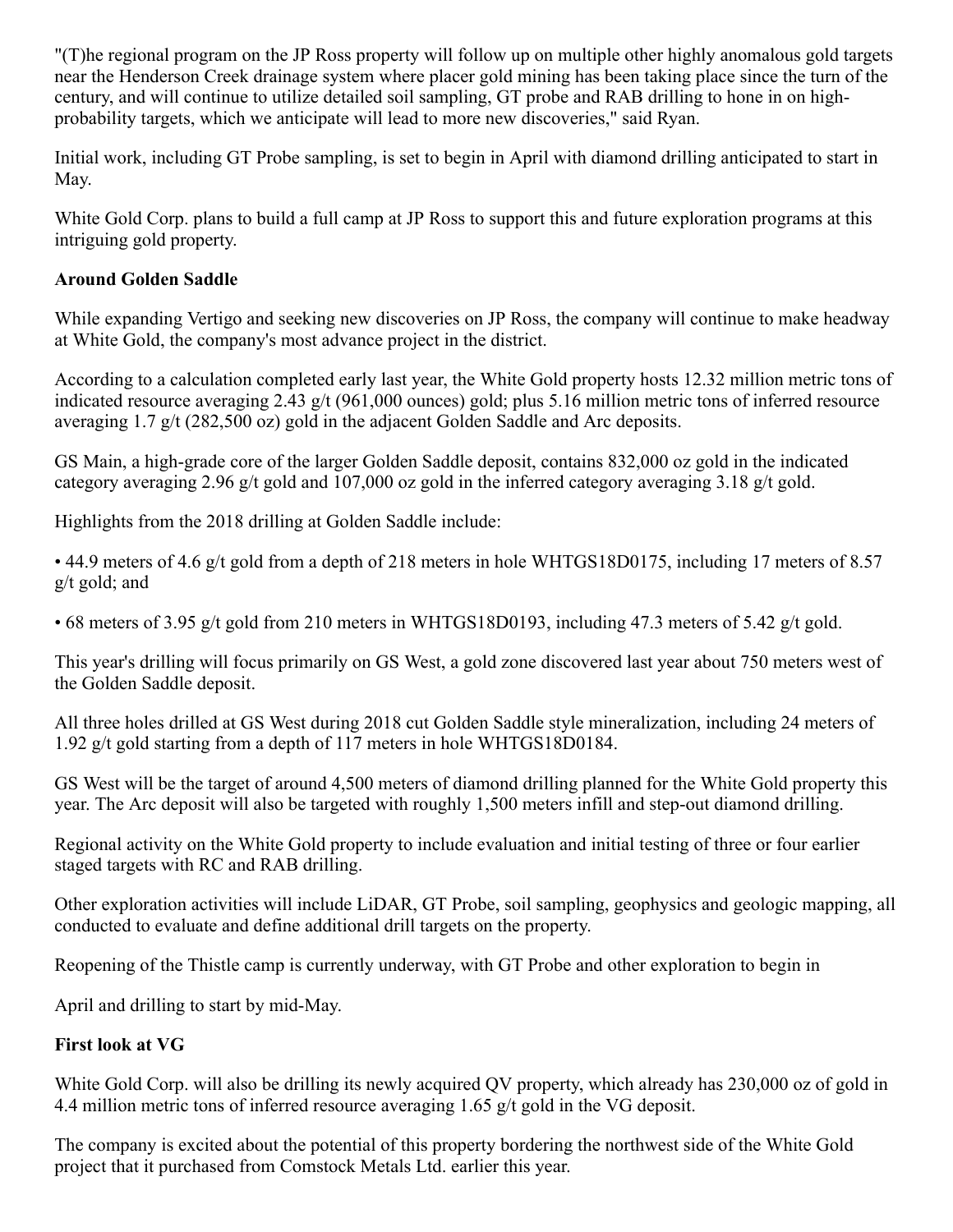"This was a very strategic acquisition for us that immediately increases our global resources with a 230,000 oz inferred gold deposit, which is open along strike and at depth, and has similar mineralization and structural control to our nearby Golden Saddle deposit," said [White Gold Corp](https://www.miningnewsnorth.com/search/White_Gold_Corp). CEO.

White Gold plans to carry out 1,000 meters of diamond drilling targeting strike extensions of the VG deposit.

Large portions of the property remain unexplored, which leaves a strong potential for the discovery of additional zones, including several known targets with similar characteristics to Golden Saddle and Vertigo.

"The recently acquired VG deposit will undergo drilling to expand the known resources and we will be applying our proprietary regional exploration program to advance some of our other priority targets," Ryan said.

Other exploration activities at QV will include LiDAR, GT Probe, soil sampling, geophysics and geologic mapping.

#### **Exploring the district**

White Gold Corp.'s exploration success in the Yukon is based on a systematic regional exploration program that generates new discoveries such as Vertigo.

This program starts off with soil sampling. The company already has an enormous database of soil samples collected over the White Gold District by Ryan and others over the years, and the company adds to this trove each explorations season.

Promising areas turned up with soil sampling are further investigated with LiDAR surveys, mapping, GT Probe sampling, geophysical surveys and other early staged exploration work to develop drill targets for rotary air blast drilling.

Only the targets that continue to show resource potential with RAB drilling advance to RC and diamond resource drilling.

Focused on high priority targets previously identified, the 2019 regional exploration program will include more than 1,000 GT Probe samples and 15,000 soil samples.

Additional exploration activity to prepare and better understand the company's other targets will include airborne magnetic surveys, LiDAR surveys, drone surveys, induced polarization surveys, geologic mapping and prospecting.

Properties targeted by White Gold Corp.'s 2019 regional program include:

• Betty, which covers the eastern extension of the Coffee Creek fault that hosts the [Goldcorp](https://www.miningnewsnorth.com/search/Goldcorp) Inc.'s Coffee deposit owned by [Goldcorp](https://www.miningnewsnorth.com/search/Goldcorp) Inc. At least 10 known target areas occur over a 12-kilometer (7.5 miles) trend of anomalous gold in soils at Betty. Highlights from 2018 RAB drilling at one target, Betty Ford, included 50.29 meters of 1.08 g/t gold from a depth of 4.57 meters in hole BETFRDRAB18-002. Highlights from 2018 drilling at the Betty White target included gold mineralization cut in every hole, with individual results of up to 3.61 g/t gold.

• Black Hills, a road accessible property adjacent to the east side of JP Ross. There exist numerous untested gold-in-soil anomalies that are coincident with the regional-scale structures that cut through the property.

• Dime, a property that borders numerous historical mineral occurrences and placer gold streams about 70 kilometers (43 miles) southwest of Dawson City. [White Gold Corp](https://www.miningnewsnorth.com/search/White_Gold_Corp). said at least three untested gold-in-soil anomalies on the property warrant follow up work.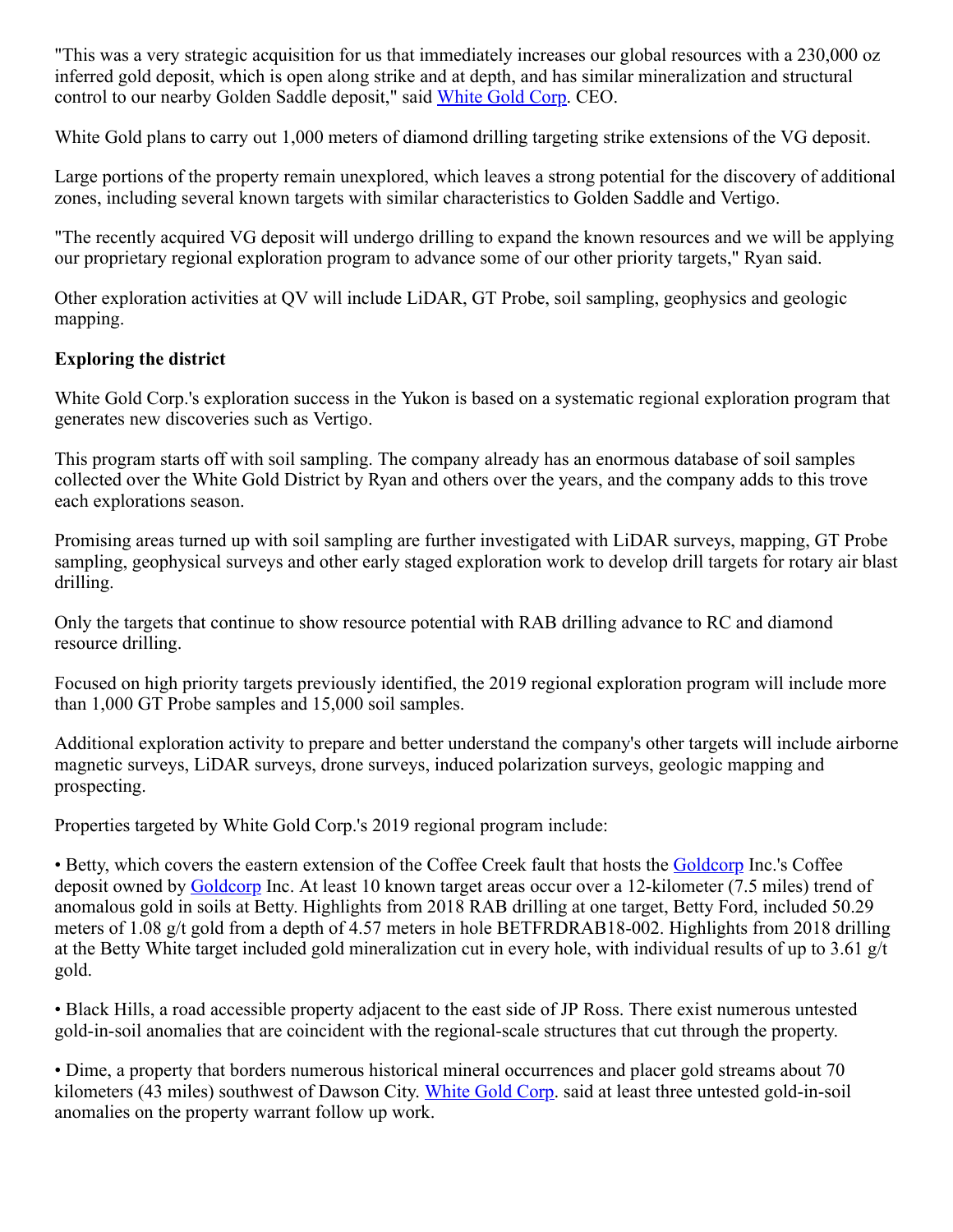

#### White Gold Corp.

• Nolan, a property 50 kilometers (32 miles) west of Dawson City that covers multiple placer gold bearing creeks. The company said numerous gold-in-soil anomalies on the southern end of this property have yet to be investigated. This includes two robust targets in the Hart Mt. area – Hart South, a 2,000- by 400-meter trend with soil values ranging up to 0.539 g/t gold, and Hart East, a 2,500- by 900-meter area that has yielded as much as 0.399 g/t gold. Prospecting in the Hart area returned grab samples of epithermal-style quartz veins with up to 0.172 g/t gold, 1,467 g/t silver, and 10.63 percent lead.

From investigating the exciting Vertigo discovery, to expanding resources and exploring for new discoveries across the wider White Gold District, the company is excited for what 2019 has in store.

"All and all this should be our best season yet," Ryan said.

You might be interested in:

- [A pivotal day for Alaska's mining sector](https://www.miningnewsnorth.com/story/2018/11/09/news/a-pivotal-day-for-alaskas-mining-sector/5486.html)
- [Pogo gold tops Northern Star expectations](https://www.miningnewsnorth.com/story/2018/10/19/news/pogo-gold-tops-northern-star-expectations/5395.html)
- [Mineral import reliance US Achilles' heel](https://www.miningnewsnorth.com/story/2019/02/08/news/mineral-import-reliance-us-achilles-heel/5604.html)
- [America is losing battery metals arms race](https://www.miningnewsnorth.com/story/2019/02/15/news/america-is-losing-battery-metals-arms-race/5611.html)
- [Majors quietly move into eastern Alaska](https://www.miningnewsnorth.com/story/2018/11/02/news/majors-quietly-move-into-eastern-alaska/5473.html)

**Connect With Us**

**North of 60 Mining News**